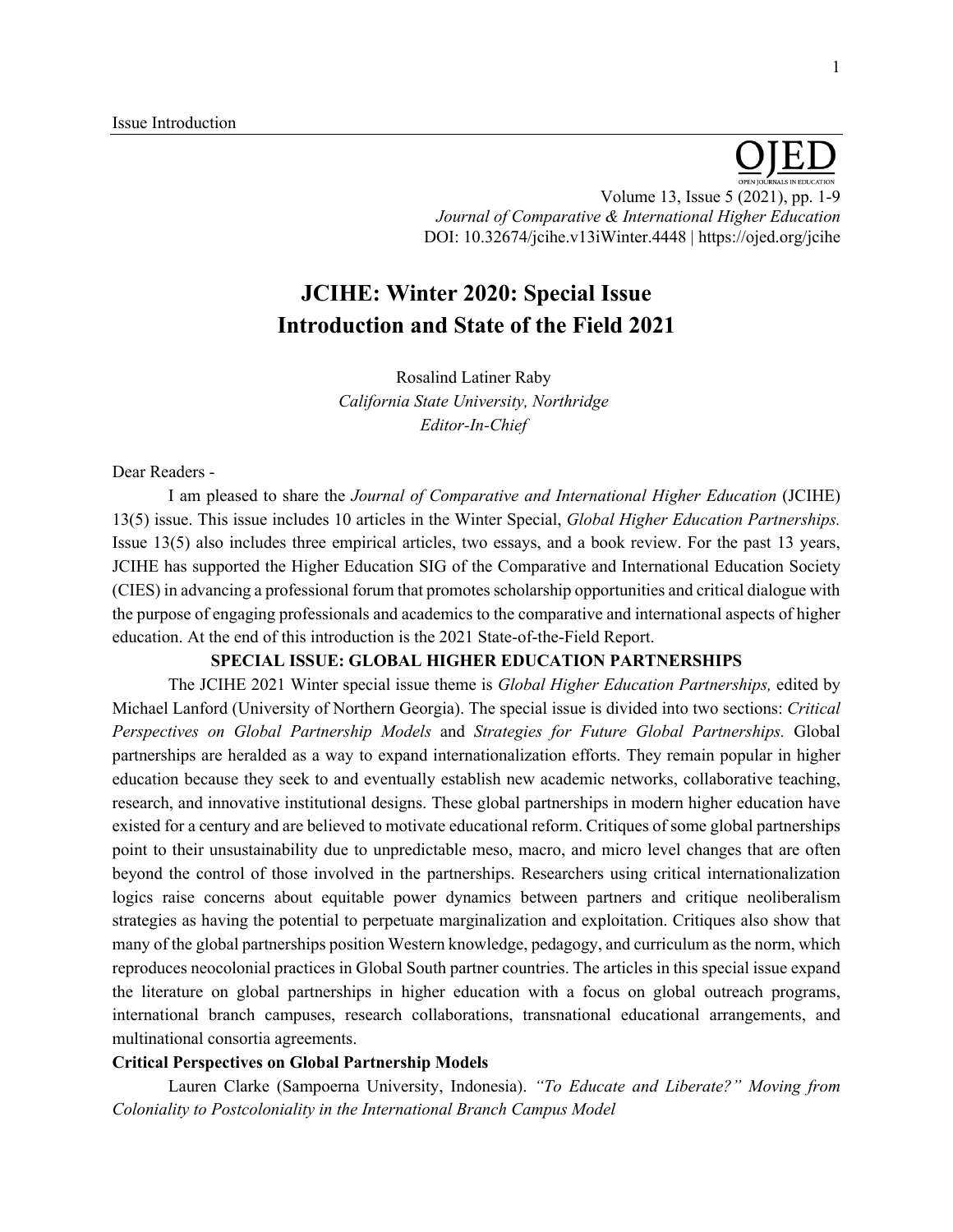This article examines the international branch campus as an exercise in intercultural managerial effectiveness, which overlooks its role in perpetuating colonial constructs, narratives, and practices. The article critiques the impact of IBCs on host cultures through postcolonial and decolonial theory and asserts that meaningful transnational collaborations are predicated on dismantling hegemonic belief systems, as well as on structural legacies of colonial relations.

Li (Lily) CAI (University of Nottingham Ningbo China), Ting (Ada) LIN (University of Nottingham), and Wenyan SHI (University of Nottingham Ningbo China). *Sexual harassment on crosscultural campuses in China: Awareness, perception, and prevention.*

This article examines inter-personal interactions in multi-cultural contexts on international campuses in China. The focus of the article is on student community attitudes towards sexual harassment. Different attitudes and perceptions on gender, identity, sexuality, and multi-cultural friendship are revealed.

Sowmya Ghosh (University of Arizona), Jenny J. Lee (University of Arizona), and John P. Haupt (University of Arizona). *Understanding the Attraction of the Microcampus: A Quantitative Investigation of Students' Motivations to Enroll in Transnational Education*

This article examines the motivations of newly enrolled students who attend micro-campuses in China, Cambodia, Jordan, and Indonesia. Findings show that U.S. soft power, cost, and U.S culture influence student decision to enroll in these dual-degree programs transnational programs.

Zhenyang Xu (University of British Columbia, Canada/Michigan State University, United States). *Examining Neocolonialism in International Branch Campuses in China: A Case Study of Mimicry*

This article analyzes neocolonial practices at a British international branch campus (IBC) in China through the framework of mimicry and resistance. The research focuses on how the Chinese government, campus, and relevant stakeholders legitimatize IBCs as a supplementary form of Chinese higher education and, in so doing, risk reproduction and reinforcement of coloniality in local contexts, as well as Western privilege in global contexts.

Roy Y. Chan (Lee University, USA). *Understanding International Joint and Dual Degree Programs: Opportunities and Challenges during and after the COVID-19 Pandemic*

This article examines international joint and dual degree programs in the United States and in Mainland China. The focus is on transnational programs using Indiana University-Purdue University, Indianapolis (IUPUI) and Sun Yat-set University (SYSU) as the case study. Findings suggest that IUPUI's most cited challenge with SYSU are aligning general education requirements. SYSU's challenges with IUPUI are language and cultural differences.

# **Strategies for Future Global Partnerships**

Katherine Adams (University of North Georgia, USA) & Michael Lanford (University of North Georgia, USA). *Reimagining Global Partnerships in Higher Education through* 

#### *Open Systems Theory*

This article explores three issues arising from global higher education partnerships that negate their potential effectiveness. These include inequitable relationships between institutional partners, partner conflicts due to contradictory values and norms, and a lack of community and regional engagement. Finally, the article shows how boundaries can be either reinforced or traversed through deliberate buffering, bridging, and boundary spanning strategies.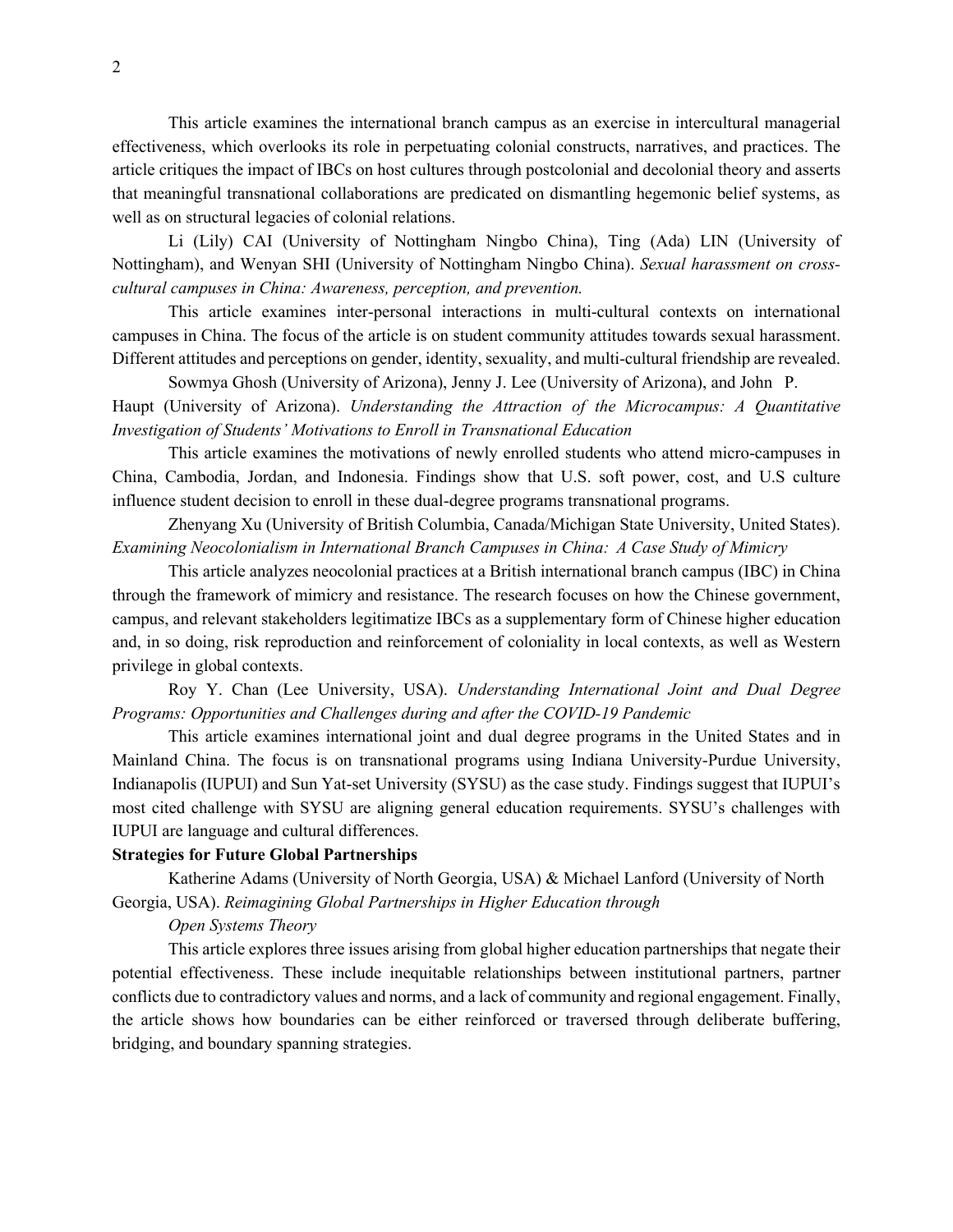Stephanie Simmons Zuilkowskia (Florida State University, United States) and Ismaila A. Tsigab (Bayero University Kano, Nigeria). *Partnership to Support Early Grade Reading in Nigeria: The Case of the Nigeria Centre for Reading Research and Development.*

This article presents a case study of the Nigeria Centre for Reading Research and Development at Bayero University Kano to show how an international educational development program that focuses on elementary education expands reading literacy for students and at the same time helps to establish graduate education program in reading instruction.

Shingo Hanada (Toyo University, Japan) *Higher Education Partnerships between the Global North and Global South: Mutuality, Rather than Aid*

This article presents a case study of a Norwegian and Ethiopian university partnership to identify key elements in the development of effective, mutually beneficial partnerships from policy and institutional perspectives. The case has three implications for mutual partnerships: fostering authorship among key actors; periodic evaluation to assess the progress of the partnerships; and promotion of knowledge and skill development among recipients evenly.

Ariunaa Enkhtur (Osaka University, Japan); Ming Li (Osaka University, Japan), and Xixi Zhang (Osaka University, Japan). *Case Studies of Japanese universities' collaborations with ASEAN, China, and Mongolia*

This article presents three cases of strategic collaboration between Japanese universities and higher education institutions in China, Mongolia, and the Southeast Asia. Analysis shows that partnerships were shaped by both top-down government policies as well as from bottom-up activities based on institutional visions and past relations. China, Mongolia, and Southeast Asia seek Japan's educational quality and reputation. Japan seeks to remain competitive with partnerships in Asia.

Jonah M. Otto (Universität Augsburg). *The Impact of Evolving Transatlantic Relations on International Partnerships in Higher Education*

This article examines the impact of macro-level transatlantic relations of United States and European Union higher education institutions (HEIs) as they leverage international partnerships as a way to achieve missions of teaching, research, and service. Finding show that progressive transatlantic relations result in improved performance outcomes through HEI international partnerships for U.S and EU HEIs, and that regressive transatlantic relations produce the opposite outcome. The study offers implications for policy makers and HEI administrators.

#### **EMPIRICAL ARTICLES, ESSAYS, AND BOOK REVIEW**

The JCIHE 13(5) issue includes three empirical articles, two essays, and a book review. These articles apply unique methodologies and theoretical constructs including photovoice method through a visual lens, systematic document analysis, and spanning systems model.

## **Empirical Articles**

Tarynne Swarts (Katholieke Universiteit Leuven, Belgium), Karin Hannes (Katholieke Universiteit Leuven, Belgium) and Jose A Rodrigues-Quiles (University of Granada, Spain). *Sociocultural and Psychological acculturation strategies of South African international students in a Flemish University in Belgium: A Photovoice study* 

This article examines the acculturation challenges of South African international students, with a case study of students studying in Flanders, Belgium in a non-Anglophonic context. Participants use a photovoice method to explore barriers and facilitators in their adjustment process through a visual lens.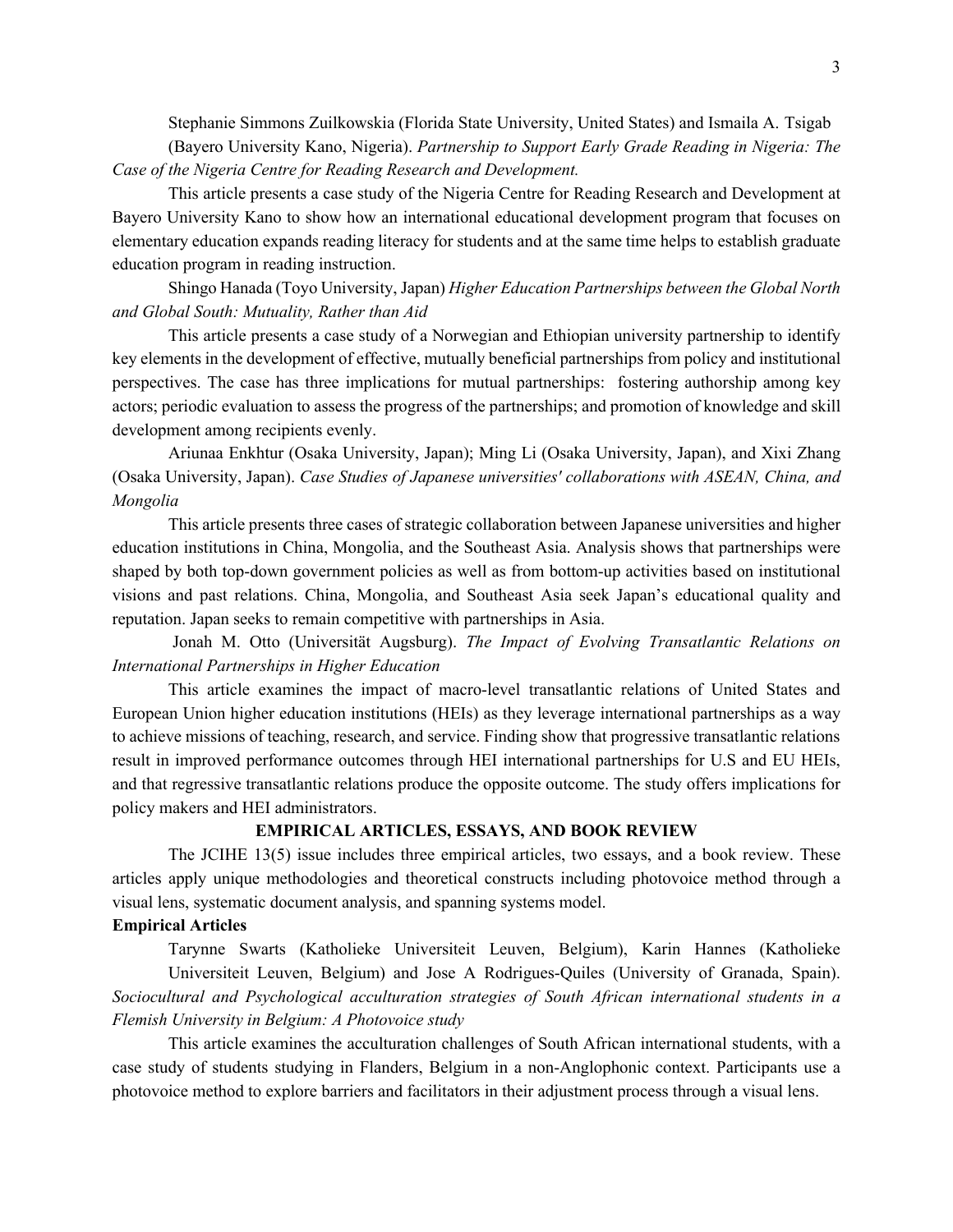Mathias Guiaké (Zhejiang Normal University, China), Dianbing Chen (Zhejiang Normal University, China), and Tianxue Zhang (Zhejiang Normal University, China). *Meteoric Rise of China as a Host Country for Studies: Exploring the Choice of International Students' Perspectives*

This article uses a systematic document analysis method to identify the primary reasons why international students choose China for their study destination. This study reveals that, apart from other non-negligible factors, China's HEI reputation and economic reason remain the major pulling factor of international students.

Paul Garton (University of South Carolina in the College of Pharmacy, USA), Adam Grimm (Michigan State University, USA), and Sehee Kim (Michigan State University, USA). *Spanning Systems and Ecological Fluidity: A Revised Ecological Development Model for International Students*

This article advances Urie Bronfenbrenner acknowledged ecological model and revises it to be more applicable to and explanatory of developmental experiences of international students in the United States. The authors call the resulting model, the Spanning Systems model, and apply it to identify spaces of potential contradictions or learning in a student's development.

#### **Essays**

Bowen Zhang (University of Manchester, United Kingdom). *A Comparison between Pedagogical Approaches in UK and China.*

This essay compares pedagogic practices of the United Kingdom and China by focusing on how cultural origins connect with pedagogical assumptions within a spectrum of teacher/ learner-centered pedagogy. The focus is on the perspective of Chinese international students who studied in the United Kingdom.

Teklu Abate Bekele (The American University in Cairo, Egypt). *COVID-19 and Prospect of Online Learning in Higher Education in Africa*

This essay reflects on current developments in HEI in Africa as linked to COVID-19. It highlights how African HEI respond to the pandemic, the prospect of online instruction, and the conditions that support the successful integration of technologies in teaching and learning, showing that African universities are more likely to significantly embrace digital technologies in the future than ever before.

## **Book Review**

Dr Yusuf Ikbal Oldac (Hong Kong Research Grants Council Post-Doc Fellow, Lingnan University, Hong Kong).

Book Review of van der Wende, M., Kirby, W.C., Liu, N.C., & Marginson, S. (Eds.). China and Europe on the new Silk Road: Connecting universities across Eurasia. Oxford University Press, 2020. 448 pp. \$115. ISBN 9780198853022.

# **JCIHE STATE OF THE FIELD: 2021**

The *Journal of Comparative and International Higher Education* (JCIHE) is the flagship journal of the CIES Higher Education SIG. JCIHE is committed to publish comparative and international empirical articles, essays, and emerging scholar summaries that provide critical and insightful scholarship that helps to advance the field. Moreover, these manuscripts make a statement about current and future thinking in comparative and international higher education. Some of the research represented in JCIHE has practice implications as it represents the scholar-practitioner voice. Other research helps to advance understanding of new methods, theories, and applications that frame and re-frame the study of comparative and international higher education.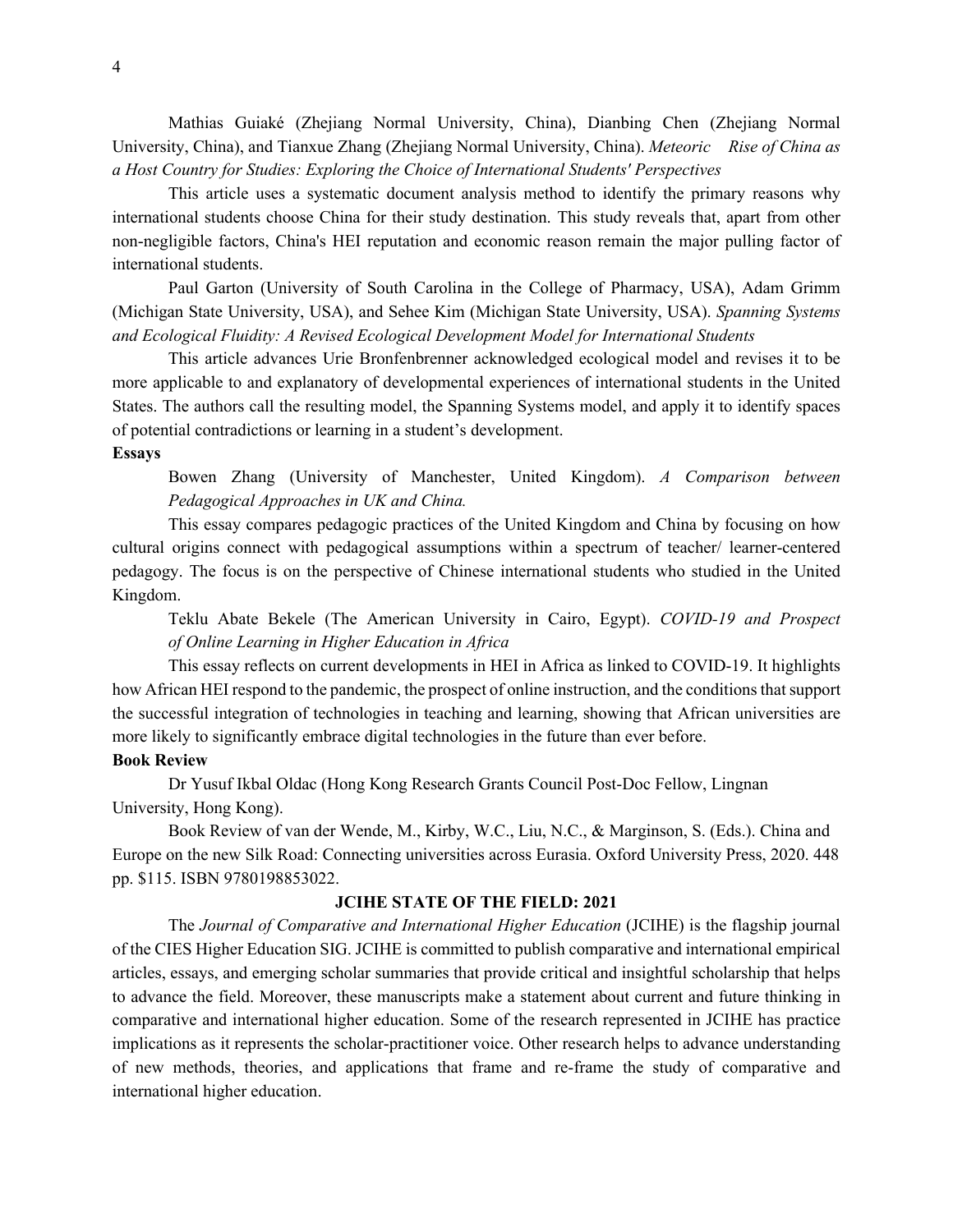In meeting the JCIHE mission to bring in diverse perspectives, JCIHE is proud to share that it has notably increased the number of authors from around the world and specifically from countries located in the Global South (Majority World). The journal is read by scholars within the Comparative and International Education Society as well as by scholars and practitioners in related fields of international education and higher education. All submissions undergo double anonymous rigorous peer review process. In 2021, JCIHE added book reviews and will soon include abstracts of articles translated into Arabic and French. In 2022, JCIHE will add OnLine First publications of article abstracts.

#### **Submissions**

In 2021, the JCIHE Volume 13 published 48 Empirical Articles, 6 Essays, and 2 Book Reviews.

## *Empirical Article Topics*

The empirical articles published in 2021 fall into four sub-headings: (1) *Global partnerships/transnational university experiences* of STEM student in Vietnamese, reading literacy outcomes in Nigeria; sexual harassment in China; student motivation to enroll in micro-campuses in China, Cambodia, Jordan, and Indonesia. (2) *Global partnership/transnational contexts* examining neocolonialism in British international branch campuses in China; moving from coloniality to post-coloniality in international branch campus model; partnerships between Global North/South (Norway/Ethiopia); Japanese university collaborations with ASEAN, China, and Mongolia; joint and dual degree programs during and after COVID-19; and reimagining global partnerships in higher education. (3) *Country-Specific Studies* of Chinese students; use of Global English in Bulgarian HEI; African strategic plans of universitysociety engagements; Japanese STEAM instruction; political ideology and academic autonomy in Ethiopia; psychoactive substance use in medical school students in Argentina; ecological fluidity in international education; Nepal academic performance of faculty; foreign sites as learning contexts; Ulungaanga faka-Tonga Tonu higher education; competitiveness in Brazil university ranking exercises; ethnomathematics as response to colonial education; decolonialization for sustainability; indigenous higher education; and US national higher education internationalization policy. (4) *International Student Studies*: resilience of international students in England; of Myanmar female student in China; of nursing students in Turkey; in Western Universities; of Nepalese students in Denmark; of Mexican postgraduate students in UK; re-entry experiences of Saudi international students; of international health science students; motivations of international students to study in Japanese research-intensive universities; photovoice study of sociocultural and psychological adjustment of Sub-Saharan African international students in Belgium; first-year international undergraduate and graduate student adjustment; 1st year South Asian student experience with Canadian healthcare system; ELS in higher education; transformation and tensions of international student adjustment; theoretical perspectives on international student identity; GradPath to CareerPath for international students; White US student perceptions of international students; China as host country; hiring practices of teachers who participate in international student teaching placements; Kansai Area of Japan mission statements supporting international students.

## *Essay Topics*

The essays published in 2021 include the following topics: Chinese higher education and quest for autonomy; Neoliberalism in Kazakhstan higher education; Disparity of Minority women in leadership position in higher education in U.S and Peru; comparison between pedagogical approaches in UK and China; COVID-19 and online learning in higher education in Africa; international graduate students' positionality in U.S critical multicultural education course.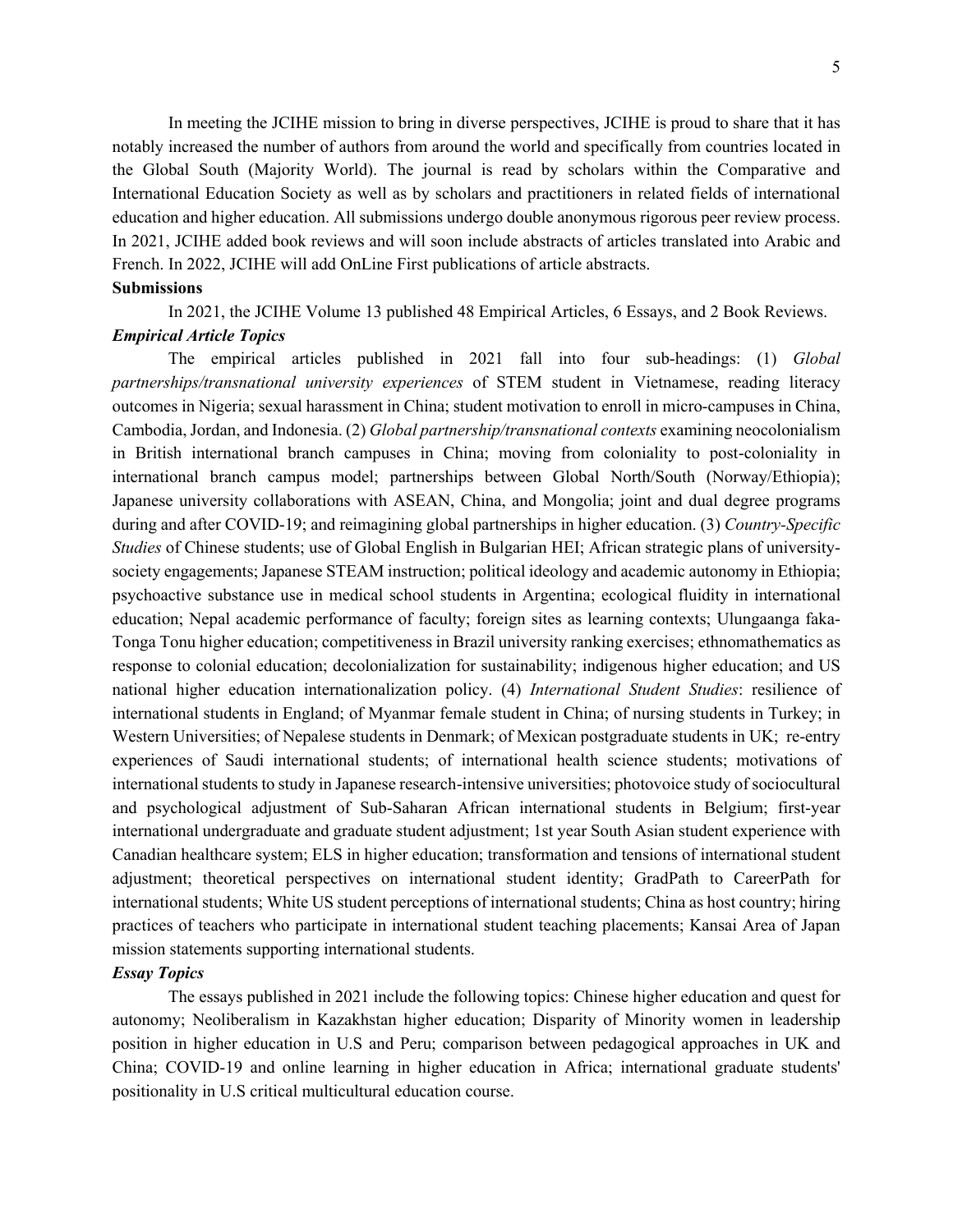### **JCIHE Metrics, Impact, and Reach**

The *Journal of Comparative and International Higher Education* (JCIHE) is listed in Cabells Scholarly Analytics, CiteFactor, EBSCOhost, ERIC, and GoogleScholar. GoogleScholar rankings index examines articles published in the last 5 years. The calculation is based on the largest number of h such that h articles published in 2017-2021 have at least h citations each. The h5-median is the number of citations for the articles that make up its h5-index and measures the distribution of citations to the articles in the h-core. The h-core is a set of top cited h articles from the publication and are the articles that the hindex is based on.

I am pleased to share, as shown in Table 1, that the h-5 index went up this year.

### **Table 1**

#### *GoogleScholar H5-Index and H5-Median*

| GoogleScholar | 2020 | 2021 |
|---------------|------|------|
| H5-index      |      |      |
| H5-median     |      |      |

According to Publish or Perish, which includes reports from ERIC, Crossreft, and GoogleScholar, articles that were published in JCIHE, from 2017-2021, had a combined total of 154 citations. Two articles have had 13 citations each. From 2017-2021, there were 35,018 Abstract and Article downloads as tracked by the OJED System. The six most downloaded articles from 2017-2021 (both abstracts and file views) are in Table 2.

# **Table 2**

*Six Most Downloaded Articles from 2017-2021*

| Name           | Title                                                          | #Downloads |
|----------------|----------------------------------------------------------------|------------|
| Ritter         | Singapore's Search for National Identity: Building a Nation    | 1708       |
|                | through Education                                              |            |
| Ballo et al.   | Applying Student Development Theories: Enhancing               | 872        |
|                | International Student Academic Success and Integration         |            |
| Ahmed          | #RhodesMustFall: Decolonization, Praxis and Disruption         | 853        |
| Sperduti       | Internationalization as Westernization in Higher Education     | 769        |
| <b>Zhang</b>   | Internationalization Higher Education for What? An Analysis of | 576        |
|                | National Strategies of Higher Education                        |            |
|                | Internationalization in East Asia                              |            |
| <b>Tavares</b> | Theoretical Perspectives on International Student Identity     | 559        |

#### **Article Statistics for 2021**

In 2021, JCIHE received 230 submissions, of which, 83 were rejected and 53 were accepted. The rest are pending. The acceptance rate for the year is 32% and rejection rate is 68%. Of those rejected, 52 were Desk Reject and 31 were declined after the peer review process. JCIHE strives to review and publish scholarship in a timely manner. While some decisions take longer for a variety of reasons, the average time from submission to acceptance is generally 187 days. During COVID, many of our volunteer reviewers were challenged and thus the review time took substantially longer. The average time from acceptance to publication is 120 days. JCIHE has put into place a fair, ethical, and transparent review process that respects the time and effort of manuscript authors and acknowledges the importance of the review process. **Author Institutional Affiliations and Gender**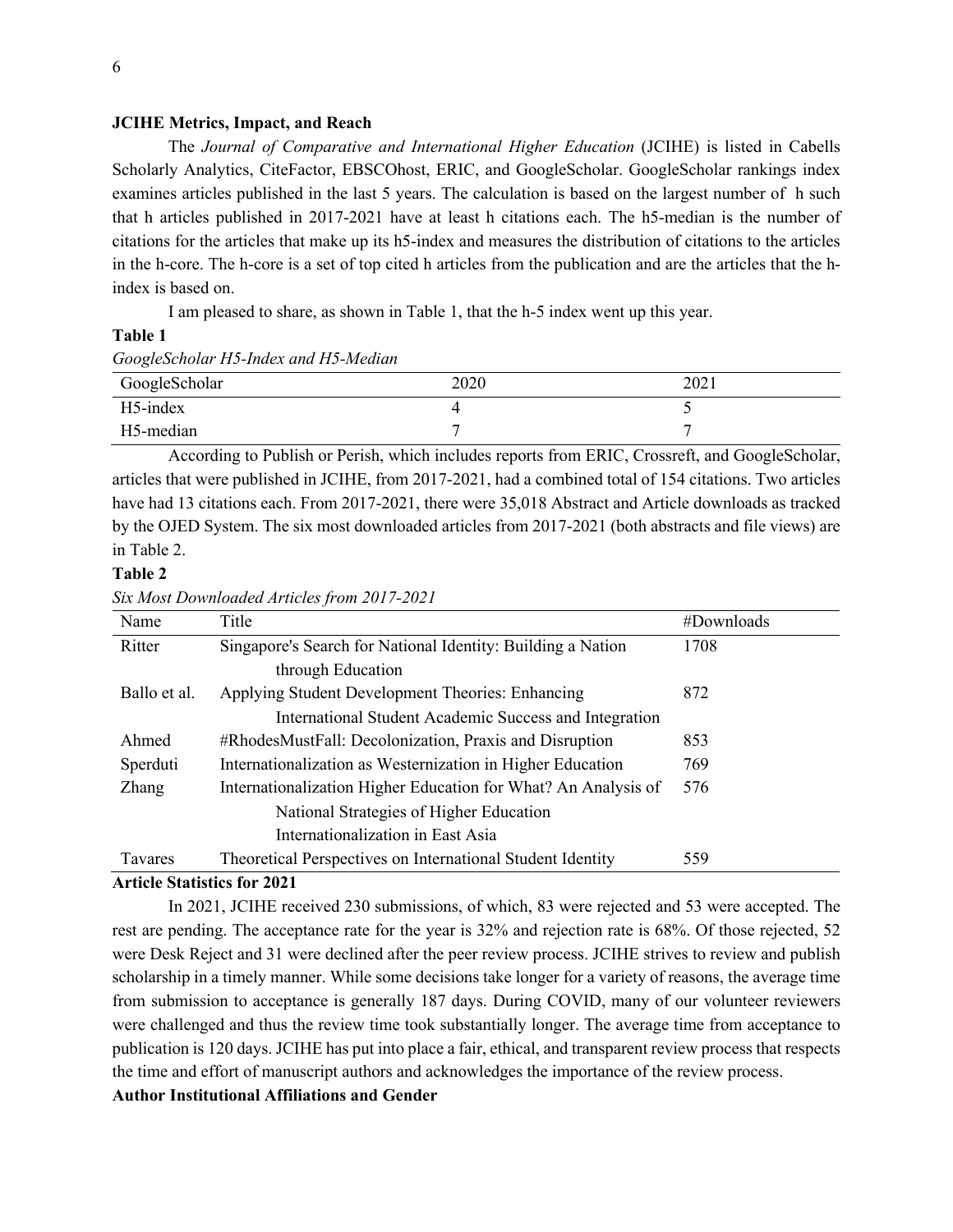Being a journal that is international in scope and purpose, JCIHE is pleased to share that in 2021, institutional affiliations of authors are represented by 30 countries. In total JCIHE published 82 authors whose institutional affiliations comes from outside of the United States and 50 authors from institutional affiliations in the United States. Figure 1 shows the institutional affiliations divided among continents and regions. In 2021, JCIHE authors identified as 47 men and 51 women.

# **Figure 1**

*JCIHE Author Institutional Affiliations by World Regions*



### **JCIHE Volunteers**

Tremendous teamwork is required throughout the editorial and production pipeline. JCIHE wants to thank those involved in the peer-reviewing, copy-editing, and production processes. JCIHE recognizes our expert reviewers who give their time and expertise to review and sometime double review the articles. It is your work that maintains the high quality of our accepted manuscripts. Second, JCIHE recognizes our volunteer copyeditors who are essential in maintaining strong academic quality of the journals, and most importantly, to get articles published in a timely manner. Third, JCIHE thanks our Regional Editors who reach out to their colleagues around the world and lend their expertise to the peer-reviewing and copyediting process. Finally, JICHE would like to sincerely than the Advisory Board which is comprised of 12 renowned scholars whose task is to provide instrumental recommendations to the editorial team. A list of peer reviewers, copyeditors, and Advisory Board is included at the end of this article.

## **CONCLUSION**

The editorial staff of JCIHE is pleased to help support the CIES Higher Education SIG in advancing comparative and international higher education. JCIHE is a professional forum that supports development, analysis, and dissemination of theory-, policy-, and practice-related issues that influence higher education. JCIHE is proud to be part of the OJED and STAR networks.

I especially want to thank the JCIHE Executive Editors Pilar Mendoza and Anatoly Oleksiyenko who also serve as the co-chairs of the CIES HE-SIG. I want to extend sincere appreciation to our outgoing JCIHE Managing Editor Nian Ruan and JCIHE Production Editor, Jade Liu. I wish them both well in their new academic pursuits. I also want to welcome to the JCIHE Editorial Team, the new Managing Editor: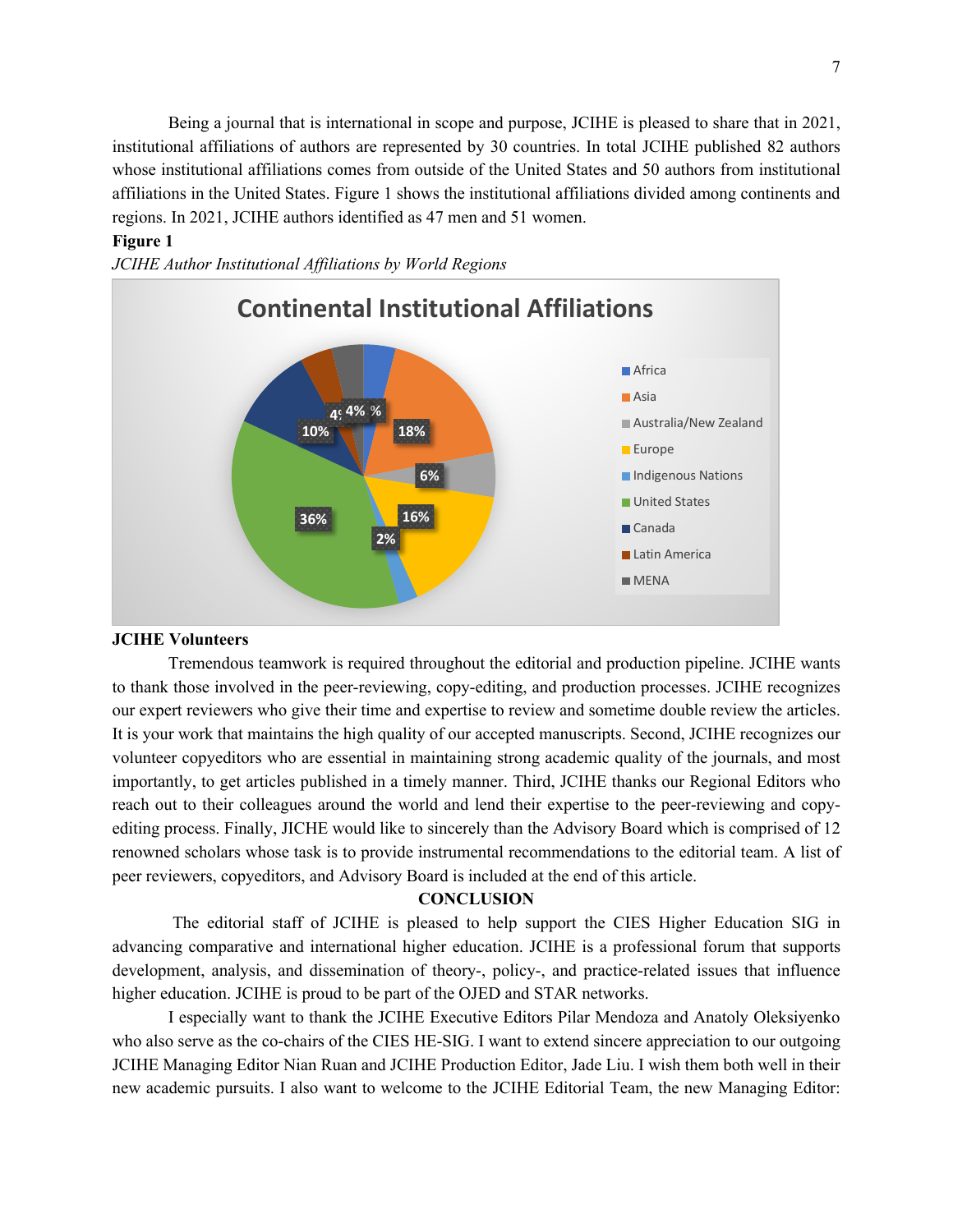Prashanti Chennamsetti and the new Production Editor: Emily Marchese. The 2021 issues would not have been published in such a timely manner without these wonderful editors. Finally, I want to extend my sincerest thanks to the JCIHE Associate Editor, Hei-hang Hayes Tang who supports the journal in improving quality and focus.

*Editor-in-Chief,*  Rosalind Latiner Raby

#### **JCIHE extends sincere thanks to our 2021 peer reviewers**

Ashenafi Aboye; Alsaeed Alshamy; Pranit Anand; Mila Arden; Nicolas Arizaga; Sara Bano; Bradley K. Beecher; Kristian Blias; Gerardo Blanco; Miss Budahepst; Xi Cao; Danielle M. Carrier; Charlie; Nuchelle Chance; Angel Oi Yee Cheng; Angel Choi; Christine Cress; Natalie Cruz; Shasha Cui; Kun Dai; Rudy Fernandez Daling; Beatrice Dang; Tchetchet Digbohou; Jessi Hanson DeFusco; Fabiola P. Ehlers-Zavala; Daniel K. Gakunga, Sowmya Ghosh; Sreeramulu Gosikonda; Jean Gonodo; Ahdi Hassin; Xuewei He; Brian Heuser; Anh-Duc Hoang; Tylor Hough; Dr. Idrus; Moon Jeung; Elliott Karetny; Dear Keun; Stephanie Kim; Matthew Kitching; Christopher Kohler; Crystal Sunjung Lee; Natalia Leskina; Li Li; Oleg Legusov; Brandon Stewart McLeod; Ying Ma; Jennifer Maldrech; Keenan Daniel Manning; Mart Andrew Maravillas; Carmen Martinez-Vargas; Dorothy Mayne; Pilar Mendoza; Joe Miller; Leping Mou; Muftahu; Benjaminin Mulvely; Pushpa Asia Neupane; Antigoni Papadimitrio; Jerry Parker; Sonia Pavlenko; Dr. Qom; Dana Rad; Namrata Rao; Dante Salto;Sara Maria Schiffecker; Sandro Serpa; Berhnard Streitwiser; Nicholas R. Stroup; Vander Tavares; Ann Margaret Themistocleous; Samantha Thompson; Bich Tran; Rachel Walsh; Rong (Lotus) Wang; Holly Wheeler; Ayenachew Woldegiyorgis; Allison Yasukawa; Melissa Yeung; Leaf Zhang; Stephanie Zuilkowsik;

## **JICHE extends sincere thanks to our Copy-Editors**

Joanna Abdallah; Lul Admasachew; Javaria (Jia) Akaff; Maylia Pramono Ari; Nazgul Bayetova; Bob Cermak; Ricardo Covele; Solomon Arulraj David; Ryan Deuel; William Federer; Morgan Keller; Michael Lanford; Rachel McGee; Gregory Malveaux; Soobrayen-Veerasamy Parmesware; Vutha Ros; Nian Ruan; Sarah Schiffecker; and Samantha Thompson.

## **JCIHE extends sincere thanks to our Regional Editors**

Mary Ann Bodine Al-Sharif; Pranit Anand; Ayenachew Aseffa; Naif Daifullah Asualmi; Nazgul Bayetova; Teklu A. Bekele; Lilian Butungi; Indra Dedze; John Dennis; Addam El-Ghali; Jean Gonondo; Duc Hoang; Mohd Muzhafar Idrus; Arburim Iseni; Moon Jeong; Morgan Keller; Jeevan Khanal; Matthew Kitching; Aliya Kuzhabekova; Michael Lanford; Jungmin Lee; Natalia Leskina; Barbara Thornton Lewis; Benjamin Mulvey; Tahira Naushahi; Asia Neupane; Nelson Nkhoma; Antigoni Papadimitriou; Yurgos Politis; Oytun Sözüdo; Sonia Pavlenko; Manar Sabry; Marta Shaw; Richard JM Smith; Samantha Thompson; Juliette Torabian; Sukardi Weda;

#### **JCIHE extends sincere thanks to our Advisory Board Members**

Mark Ashwill (CapestoneVietnam); Yeow-Tong Chia (University of Sydney); Christopher Collins (Azusa Pacific University); Omolabake Fakunle (University of Edinburgh); Ali Said Ali Ibrahim (United Arab Emirates University); Dilrabo Jonbekova (Nazarbayev University, Kazakhstan); Mei Li (East China